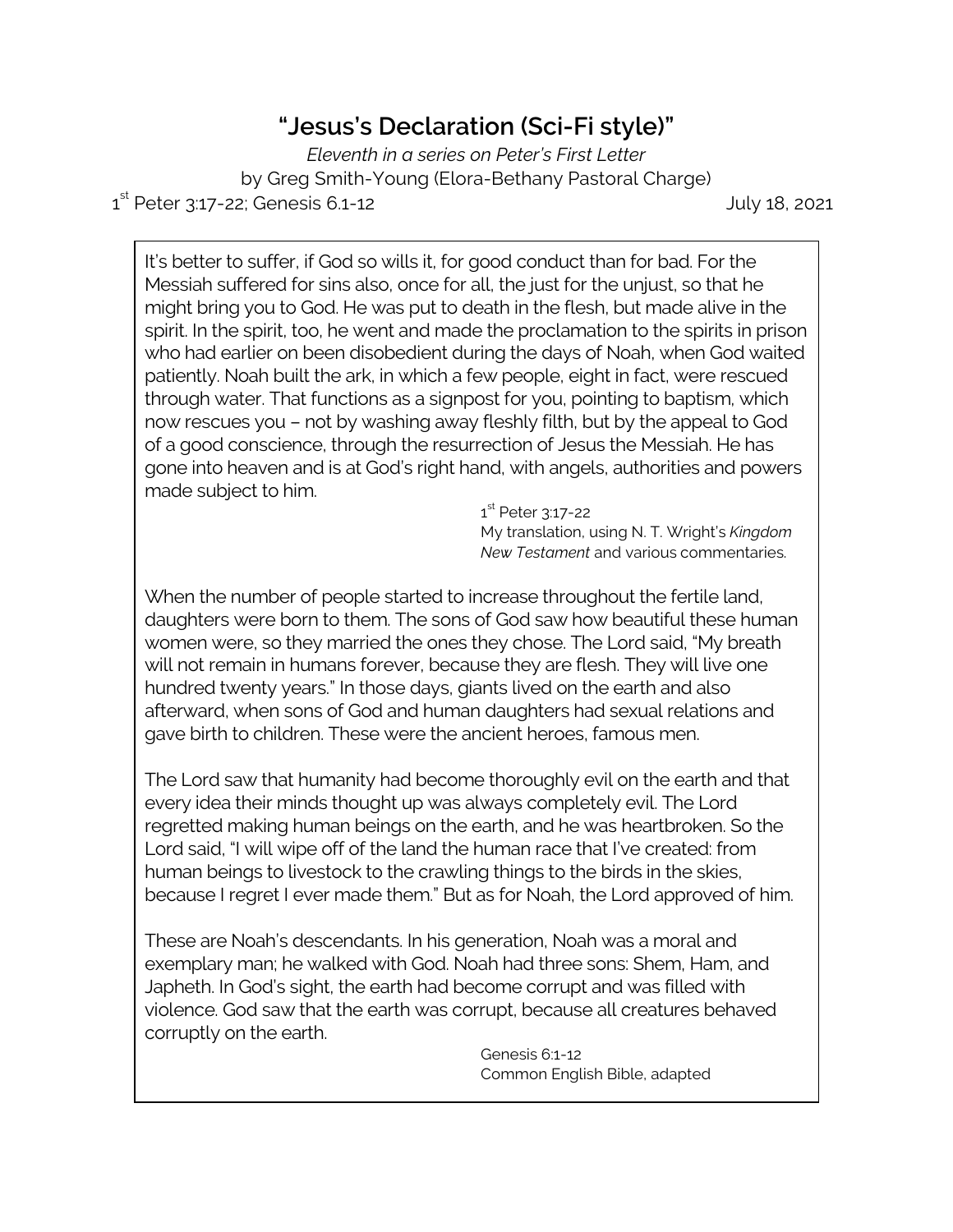I can't wait to do baptisms again.

Before someone is baptised, I ask them this (or their parents if they're very young): *Desiring the freedom of new life in Christ, will you resist evil* 

*and live in love and justic*e?

They answer:

*I* will, God being my helper.<sup>1</sup>

Resist evil. Heavy stuff. Baptisms are delightful. But this world we are born into isn't all happiness and good intentions. Resist evil.

Here's another way of wording the question. It's from the *Book of Common Prayer*. 1600s.

> *Do you here . . . renounce the devil and all his works, the pomps and vanity of this wicked world, and all the sinful lusts of the flesh, so that you will not follow nor be led by them?*<sup>2</sup>

That's serious. No messing around. Forget a baptismal gown. Better a bulletproof vest and crash helmet.

*I will, God help me!<sup>3</sup>*

You'd better hope so!

II

We need God's help this morning. As I said, this passage from  $\boldsymbol{\mathsf{1}}^{\text{st}}$  Peter is tough. $^{\text{4}}$ 

<sup>1</sup> See Celebrate God's Presence: A Book of Services for the United Church of Canada (Toronto, ON: The United Church Publishing House, 2000), 329.

<sup>2</sup> The Book of Common Prayer and Administration of the Sacraments and other Rites and Ceremonies of the Church according to the Use of The Anglican Church of Canada (Toronto, ON: The General Synod of the Anglican Church of Canada, 1962), 535. This is revised wording from the 1552 BCP, which read: "DOEST thou forsake the devyl and al his workes, the vayne pompe and glorye of the worlde, with al covetouse desyres of the same, the carnall desyres of the flessh, so that thou wylt not folow, nor be led by them?"

<sup>&</sup>lt;sup>3</sup> The response in the 1962 Book of Common Prayer is a simple "I do," while in the 1552 version the respondent said, "I forsake them all." Perhaps they assumed God's help.

<sup>4</sup> Martin Luther, not given to easily admit defeat, wrote: *"A wonderful text is this, and a more obscure passage perhaps than any other in the New Testament, so that I do not know for a certainty just what Peter means."* Quoted in Dennis R. Edwards, 1 Peter, The Story of God Bible Commentary (Grand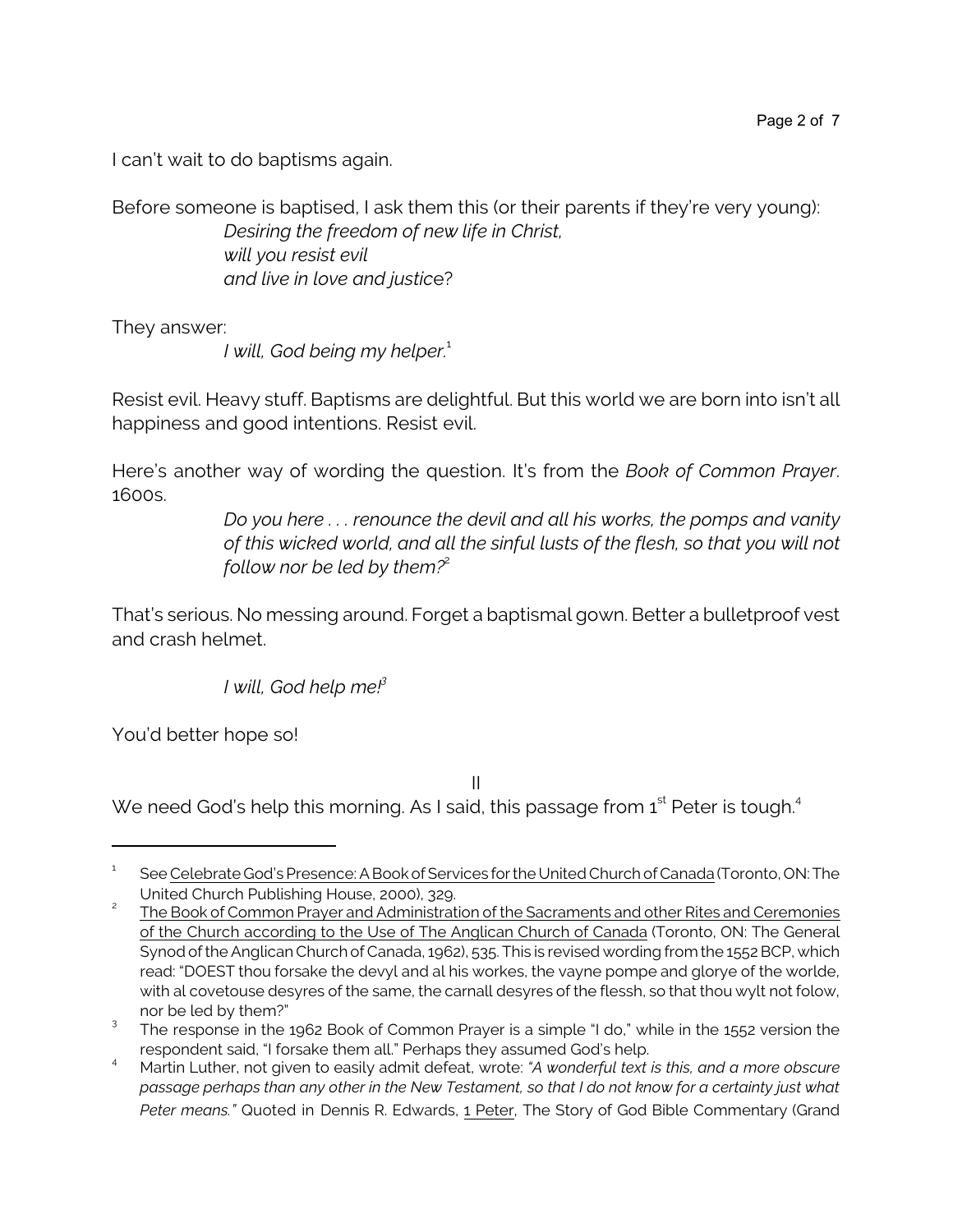"Spirit's in prison," "disobedient" in "Noah's days?" What?

Let's do some time travel.

Start in those mysterious days of Noah. That's the second reading we just heard.

Are these "sons of God" angels? Humans? Kings? Don't know. Whoever, they get together with "human women" and made babies. Giant babies. These babies grow into heroes, mighty and famous. And humanity rots and rages in violence. God weeps with anger, and says "Enough!"

"Sons of God," human wives, and giant babies. Sounds like an X-files episode! Actually, they made an  $X$ -files episode.<sup>5</sup>

Whatever sense it once made is long lost. So folks try filling the gaps.

III

First stop on our time travels: Noah. Second stop: a few centuries before Jesus.

Some folks tried making sense of the story. They said that what they wrote was actually by Enoch.<sup>6</sup> In Genesis, Enoch was Noah's great-grandfather.<sup>7</sup> Under Enoch's name, they claimed to explain the Noah story.

Those "sons of God," they said, were "Watchers," angels God sent to watch over humanity. But the Watchers rebelled against God, and hooked up with human women. Their offspring were divine-human hybrids. (A Noah movie a few years ago, staring Russell Crowe, imagined these Watchers as giant rock monsters. $^8$ ) They pillaged the earth, and spread the evil that led to the flood.

Now you're almost expecting Gandalf to sweep in and go all Lord-of-the-Rings on

Rapids MI: Zondervan, 2017), 165.

<sup>5</sup> [https://en.wikipedia.org/wiki/All\\_Souls\\_\(The\\_X-Files\)](https://en.wikipedia.org/wiki/All_Souls_(The_X-Files))

<sup>6</sup> The parts of *1 st Enoch* were likely written at different times. The Book of the Watchers likely dates from the 3<sup>rd</sup> or 4<sup>th</sup> centuries before Jesus. [https://en.wikipedia.org/wiki/Book\\_of\\_Enoch](https://en.wikipedia.org/wiki/Book_of_Enoch)

<sup>7</sup> Enoch is mentioned in Genesis 5.1-24, in a list of the male line between Adam and Noah. Each person's description concludes with "and he died." The one exception is Enoch's. It says "Enoch walked with God; then he was no more, because God took him." In some Jewish and Christian traditions, this was taken to mean that he did not die. Instead, God took him directly to heaven. The mystery of Enoch's ending led to much imaginative speculation.

<sup>8</sup> [https://en.wikipedia.org/wiki/Noah\\_\(2014\\_film\)](https://en.wikipedia.org/wiki/Noah_(2014_film)). This article talks about the Watchers in the movie: [www.biblicalarchaeology.org/daily/biblical-topics/hebrew-bible/rock-giants-in-noah](https://www.biblicalarchaeology.org/daily/biblical-topics/hebrew-bible/rock-giants-in-noah/).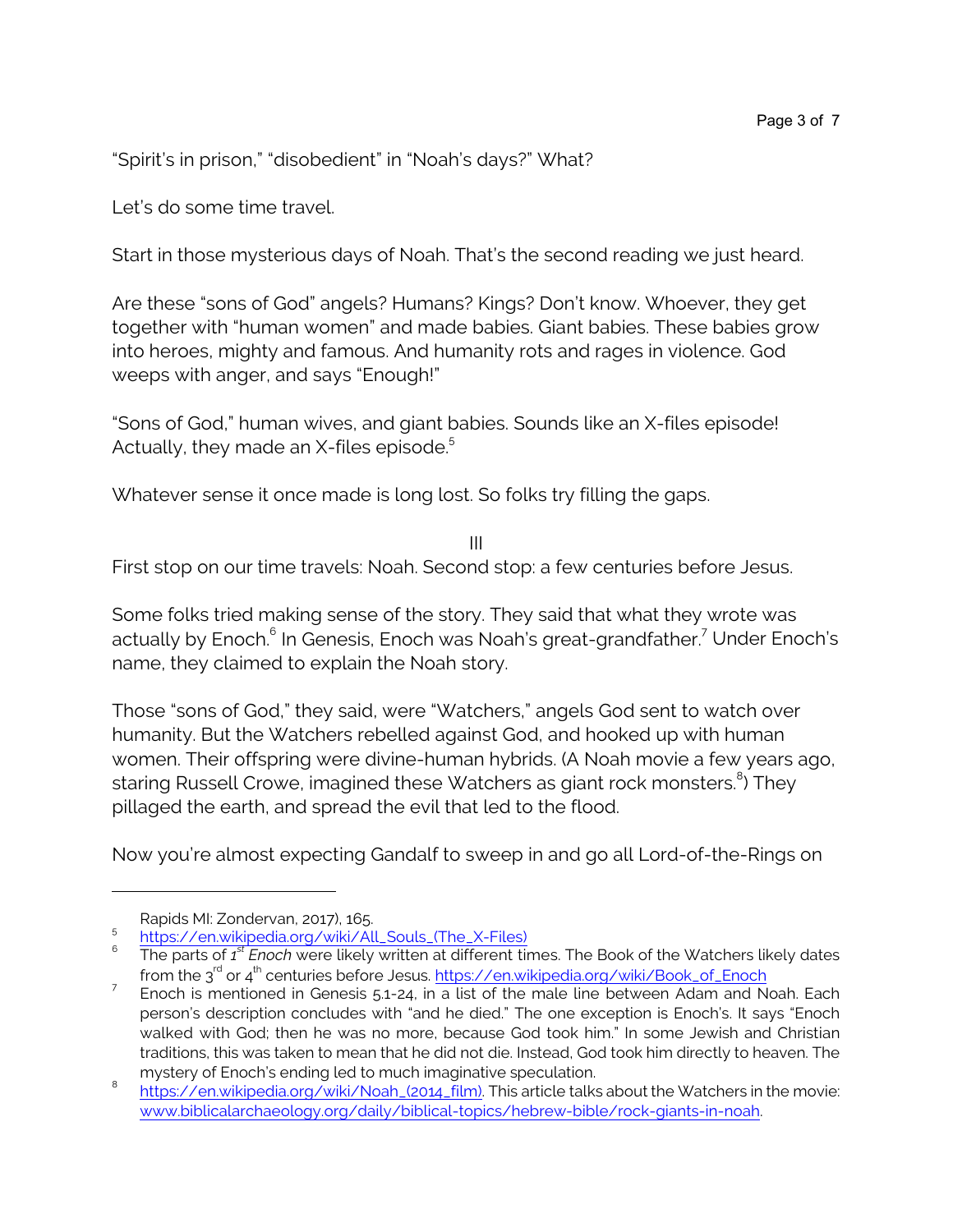these Watchers. Well, not quite. According to the Enoch-story, God locked the Watchers inside the earth, and flooded the world clean. While God then gave creation a second chance, the Watchers stayed imprisoned. But the evil did not end.

It feels so sci-fi fantasy. You don't have to be into it. But when Peter wrote his letter, people knew this story.<sup>9</sup> It looks like Peter used this Enoch-story to encourage them as they follow Jesus.

IV

That's our third stop, around the year 50. Peter is writing to his friends. He is in Rome. They are in the empire's eastern provinces. They are doing good things, and suffering for it.

Of course, they suffer as everyone else suffers; it's part of life. They also suffer for belonging to Jesus. In the empire, you have to be loyal to the emperor. Their loyalty is to Jesus instead. They are made to suffer for it.

Who is making them suffer?

Neighbours, colleagues, their own families. But that was two millennia ago. Every one of them is long gone. Has suffering for doing good things stopped?

So who does it?

Authorities? Sure. But how many governors and magistrates, bureaucracies and chains of command, soldiers and guards "just following orders" have since come and gone. What's changed?

Who does this evil?

Nero was the emperor then. He was bad news. But how many tyrants have come since? How many have suffered their cruelties?

Who is behind this evil?

<sup>9</sup> *1 Enoch* was not included in the final canons of the Jewish and Christian bibles. However, many of the early Christian theologians regarded 1 Enoch as scripture, and it influenced Christian thought. Within the New Testament it is quoted in Jude 1:14-15. Enoch the person is mentioned in Hebrews 11:5, perhaps alluding to the book. The book was considered "lost" until the early 1600s, when it was found in Ethiopia, translated into a local language. It is part of the canon of the Ethiopian Orthodox Church and the Ethiopian Beta Israel Jewish community. [https://en.wikipedia.org/wiki/Book\\_of\\_Enoch](https://en.wikipedia.org/wiki/Book_of_Enoch)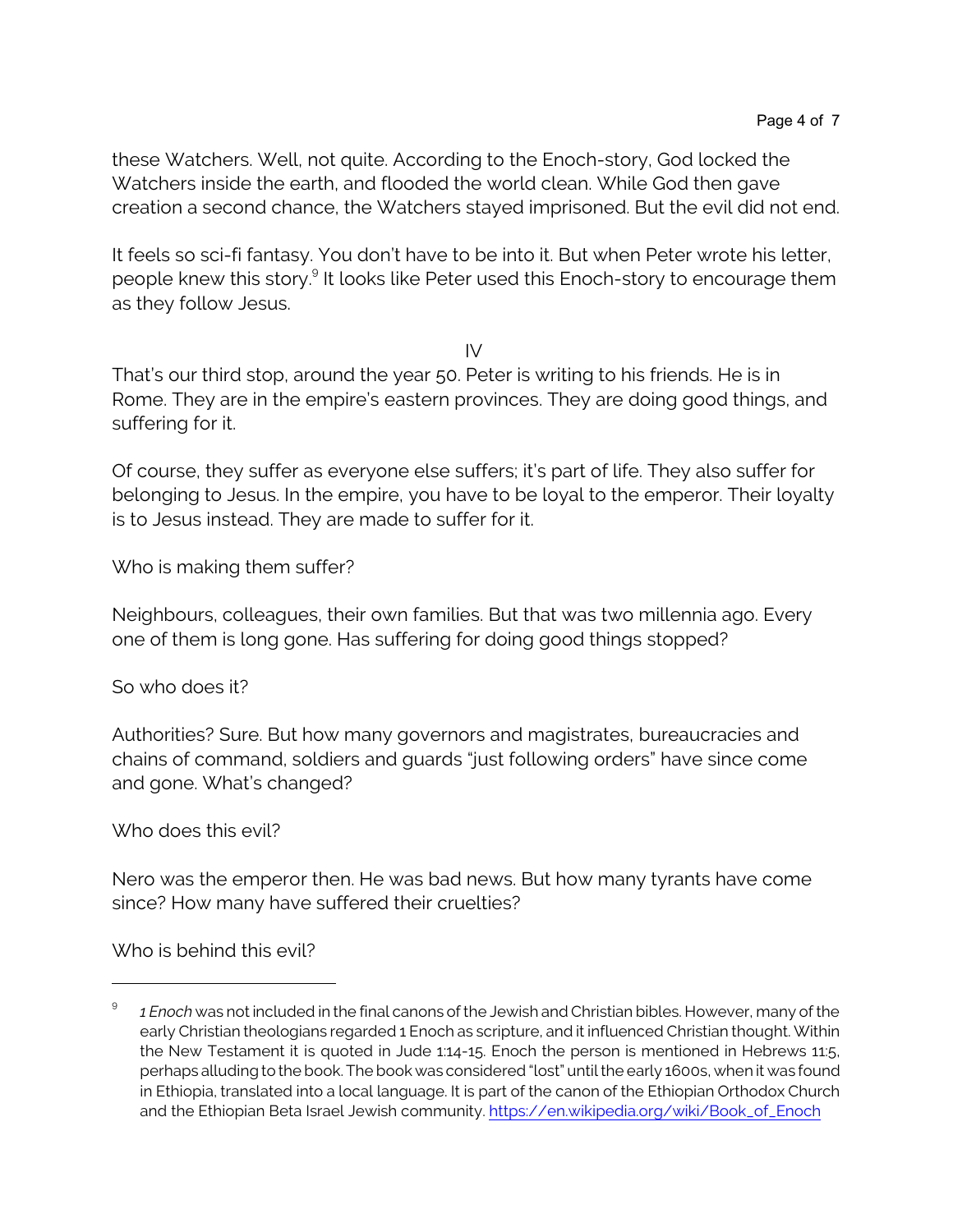Sure, the Roman empire. It's buried in history books. Multitudes of empires and states, nations and regimes, communisms, fascisms, capitalisms, feudalisms, colonialisms, racisms, sexisms, phobias and rages have rolled over countless millions since, and still do.

You get the idea. Wherever you stop—Noah's days, the Enoch-story days, Peter's days, our days, any and every day—while the characters and particulars change, suffering for doing right continues. There is something deeper.

 $\vee$ 

Suppose you could add up all the corruption and violence on earth . . .

Suppose you could then subtract all we have contributed to this through all time: every bit of human cruelty, depravity, indifference; all crusades, pogroms, persecutions, genocides; each individual act of murder, abuse, and neglect.

What's left? There is still a remainder. Something else.

Call it "evil forces."

Call it "principalities and powers." That's the phrase that Peter's colleague Paul used.

Call it "systemic injustice." That's what we say these days. We see there is more to oppressions and wrongdoings than just the attitudes and actions of individuals.

Call it the "devil" or "slanderer," the "satan" or "adversary." Jesus did.

It seems vicious and wilful. It twists and corrupts goodness. It binds, then converts us to its poisonous work.

"Watchers" is what "Enoch" called it. Or "spirit's in prison."

VI Next stop. The last stop. Peter tells us that Jesus, after his execution and resurrection,

> *went and made the proclamation to the spirits in prison who had earlier on been disobedient during the days of Noah.*

Yes, all this has a mythical feel to it. Sometimes this sort of language can speak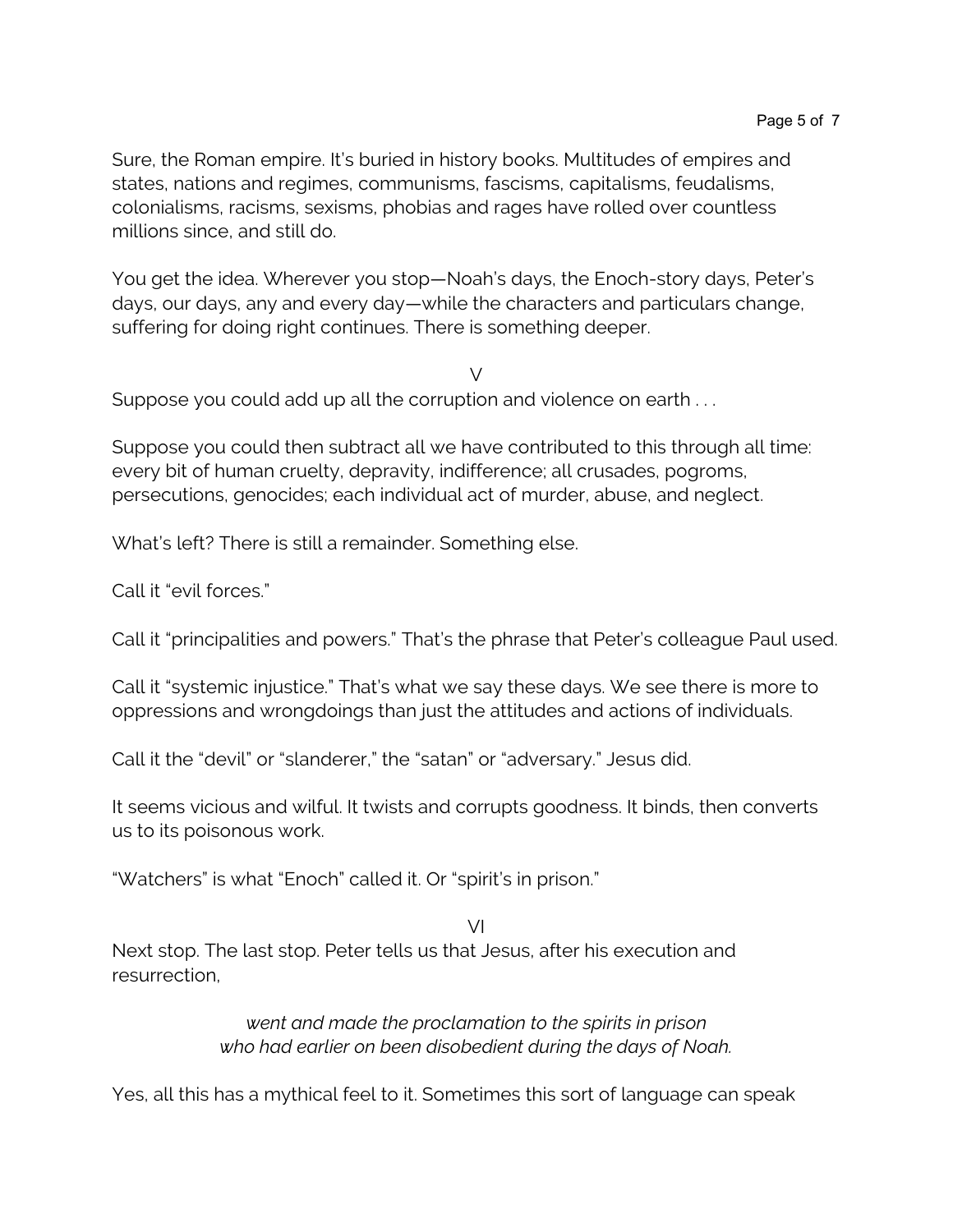truth, and help us get at something that is very real.

Picture great forces of evil, beyond anything we humans can conjure up, prehistorical and primordial. Jesus, crucified and risen, goes to the depths where they are. There, to them, he makes an announcement.

They are finished. Done for. Kaput.

He is victorious. They are defeated.

On his cross of death, he entered into their power. It looked like they'd broken him. But instead, raised from death and defeat in the power of God, he broke their power. He broke not only their power over him. Also, their diabolical reign, their treasonous dominion over all things. Its days are numbered. Its time is ending. That age is ending. The reign of God is dawning.

Fallen angels, earthly authorities, powers physical and spiritual, systems of domination, all seen and unseen, are now under Jesus, God's Messiah. The 'sons of God' are subject to God the Son.

VII

Quite the adventure! I don't get it all: what Peter said, the strange stuff in Genesis.

But here's what I know.

Because of Jesus, we persist and persevere, even while those spirits still thrash and lash out in their final throes.

We are baptised. You can be baptised.

And when asked,

*Desiring the freedom of new life in Christ, will you resist evil and live in love and justice?*

Or even,

*Do you here . . . renounce the devil and all his works, the pomps and vanity of this wicked world, and all the sinful lusts of the flesh, so that you will not follow nor be led by them?*